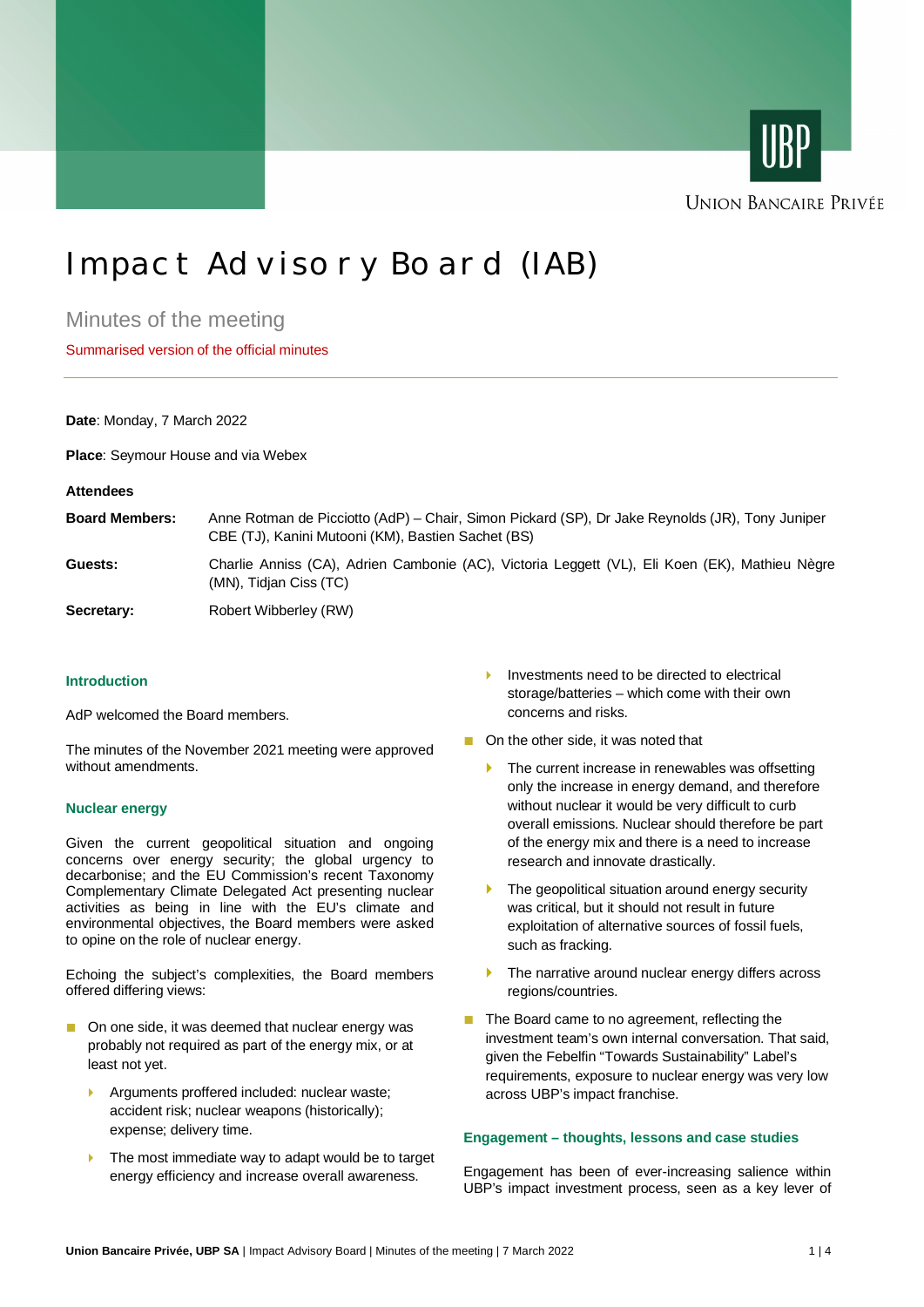Additionality within the listed-equities universe. Accordingly, as requested by the Board in the November 2021 meeting, the Impact Investment team presented case studies of both "successful" and "unsuccessful" engagements.

## ■ **Case study 1: Taiwan health food company**

The first case study detailed how the investment team was unable to engage with a Taiwanese health food company even though it tried many – some innovative – avenues. eighteen months of no success triggered divestment.

- The position had been entered at the launch of UBAM - Positive Impact Emerging Equity, with the team fully aware of the company's engagement reputation.
- The team had been hopeful that a dialogue could nevertheless be established.
- Lessons learnt: in future, the willingness to engage will be more fully analysed prior to purchase. However, the team remain mindful of not wanting to invest only in good engagers, as the Additionality may be more substantial with less good engagers.

## ■ **Case study 2: Companies/ESG rating agencies** The investment team highlighted how ESG-rating agencies, which wield significant power vis-à-vis sustainable investing, sometimes make factual errors that penalise (potential) investee companies.

- As part of the fundamental research, and crosschecking against ESG research, the team has identified factual errors on four occasions.
- In such situations the team has entered into dialogues with both companies and ESG rating agencies.
- Success has been varied, depending on the source of the error, subject and agency.
- The Board remarked on the growing influence of the rating agencies, the differing approaches to ratings, and a lack of transparency.
- $\blacktriangleright$  The Board enquired as to whether collaborating with other investors was a potential way forward.
- The Board noted that ESMA had called for more transparency on the methodology for assessing climate risks.

## ■ **ESG scoring framework**

Discussion revolved around how to best capture the Additionality of the investment team's engagement. Suggestions included:

- Integrating an engagement score into the IMAP score, and having a separate additional engagement score
- Engagements' influence on the IMAP score should be monitored over time.

The Board highlighted the innate difficulties of isolating the influence of UBP's engagement versus third parties' engagement and other external factors.

The Investment team undertook to investigate further.

## **Review of first Biodiversity Committee meeting**

TJ gave the Board a brief summary of the Biodiversity Committee's meeting held on 17 January 2022. Topics covered included:

- Partner NGOs' contributions
- Structure around the Protect and Restore theme
- Pros and cons of investing in companies with poorer biodiversity track records, but where the potential to make change might be larger
- Narrative: how to bring in a story, including iconic species
- Engagement and information flow between the various stakeholders.

#### **Fund review: UBAM - Biodiversity Restoration (BRF)**

CA presented BRF to the Board. As it was the inaugural presentation since launch, CA explained the structuring between Protect and Restore and Diversification by verticals, sectors, countries and market caps.

The fund was launched into performance headwinds, resulting in a rebalancing to position the fund more pragmatically in the prevailing markets.

The Board was generally encouraged by the names in the portfolio from an impact perspective.

## **Fund review: UBAM - Positive Impact Equity (PIE)**

VL presented PIE to the Board, noting that the fund aimed to address the SDGs and as such did not replicate any GICS sector weightings. This would normally not be a problem as regards performance, but recent markets have been difficult, with the fund having no/low exposure to strong performers, such as oil, tobacco and banks, while the high exposure to industrials has been hit by supply-chain issues and crunches. As such, the team have adjusted the portfolio to be more "GICS aware" although the team is conscious of not diluting the fund's impact DNA.

The long-term story for impact is stronger now than it was six months ago (due, among other things, to derating, the Ukraine situation and energy security) and has a structural tailwind, but there is near-term noise, including profit taking and geopolitical tensions.

## **Fund review: UBAM - Positive Impact Emerging Equity (PIEE)**

EK presented PIEE to the Board, noting that there was no direct exposure to Russia or Ukraine, although there was a minimal indirect exposure which has been reduced further.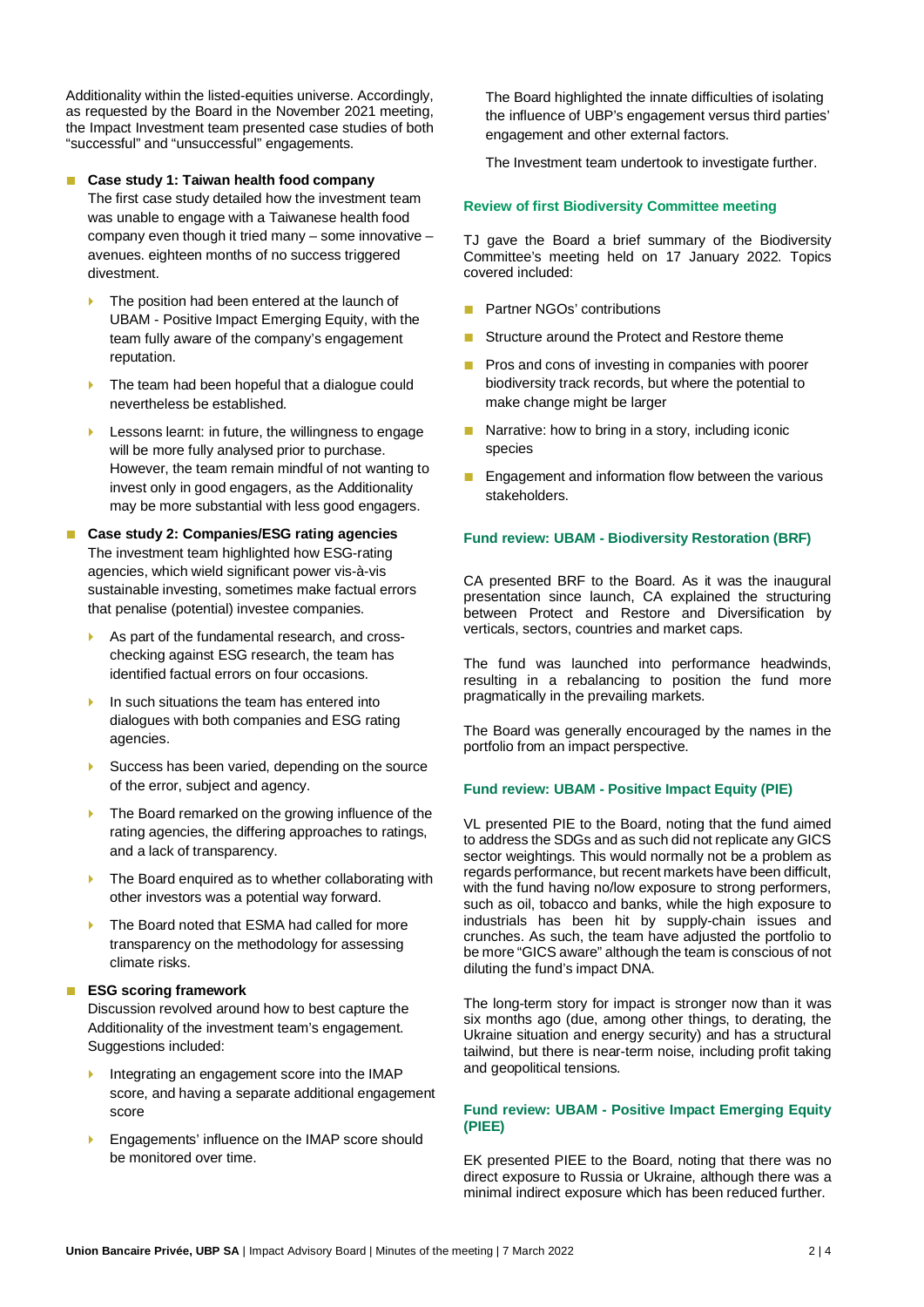EK then presented the thematic exposure, entries and exits, the top ten and performance, stating that, although relative ytd performance was negative, the fund was doing reasonably well against its peers and continued to attract inflows.

The Board discussed the merits of investing in rare earth metals and minerals, observing that, although some were essential for a sustainable transition, they are accompanied by significant ESG concerns.

## **Company reviews**

Prior to the meeting, each member of the Board had been provided with a detailed description, investment case, ESG profile and IMAP score for five companies.

## **1. Beyond Meat (BM) (IMAP: 3, 4, 4, 4 = 15)**

US-based BM is a leading and the fastest-growing manufacturer of plant-based meat alternatives.

The Board was generally favourable to the impact credentials of BM. That said, the Board flagged that BM could not rest on the laurels of "meat is bad therefore we are good" without providing targets or transparency around their own sustainability agenda, particularly as regards agricultural practices, as this would eventually catch up with them.

The Board also enquired about the negative ESG rating from one rating agency. The Impact Investment team had liaised with the agency who informed them that this was more an industry rating associated with the length of the supply chain rather than BM-specific.

#### The Board recommended keeping the score at 15.

## **2. Pennon (IMAP: 3, 3, 4, 2 = 12)**

Pennon is a UK water utility company.

The Board asked how Pennon was localising their stakeholder community, interacting with trade associations, what their high-category pollution issues were, what the ambitions of Pennon's nature-based solutions were, and what its biodiversity metrics were. The Board concluded that Pennon could do more.

VL noted that, although Pennon was not the strongest stock impact-wise (12 being the minimum threshold for inclusion in the fund), it was a company with significant engagement potential.

The Board recommended keeping the score at 12.

## **3. Pinduoduo (PDD) (IMAP: 3, 1, 3, 5 = 12)**

Launched in 2015, Pinduoduo (PDD) is a Chinese browsingand discovery-based customer-to-manufacturer ecommerce platform that pioneered the innovative "team purchase" model as an effective and efficient tool for buyer acquisition and engagement, particularly in the agriculture category.

The Board raised concerns about to whether PDD's business model is ultimately bettering the livelihood of rural farmers, as this would be the key impact proposition. The Board asked the team to investigate KPIs on this.

MN noted that PDD is a pioneer in getting lower prices for consumers and increasing wages for farmers. In addition, PDD also has a head of sustainability – rare in China – and offers an opportunity to engage.

The Board recommended keeping the score at 12.

## **4. China Education Group (CE) (IMAP: 3, 5, 3, 3 = 14)**

CE is one of the leading private higher and vocational education providers in China.

The Board enquired as to whether sustainability was integrated into CE's syllabus (was it taught and incorporated into facilities?) and whether equality and diversity were addressed.

MN replied that on the facilities front, the IFC was one of CE's shareholders and collaborated on projects. CE also had market-leading emission-reduction targets for waste and energy.

There are also statistics on access to education, including by gender, region, and employment rates and salaries after graduation, indicating that it is not elitist.

MN agreed more data was required on the teaching of sustainability.

The Board recommended reducing Additionality from 3 to 2.

## **5. Infinenon**

Infineon was addressed in a subsequent written follow-up.

#### **Conclusion**

There being no other business, AdP thanked everyone present for their time and insights.